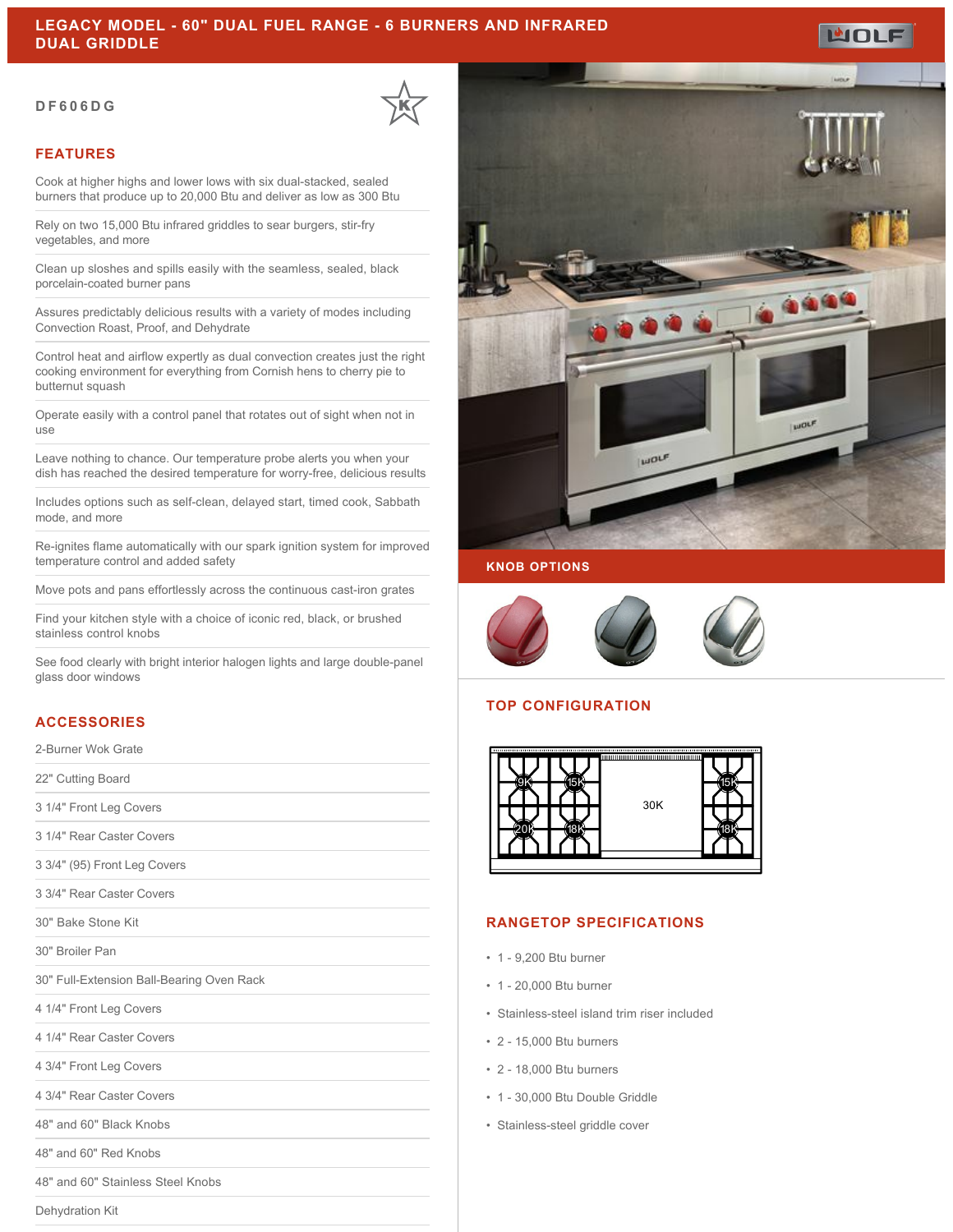| Filler Trim                                                                                                          |
|----------------------------------------------------------------------------------------------------------------------|
| Griddle Cleaning Kit                                                                                                 |
| Griddle Cleaning Pads                                                                                                |
| Griddle Cleaning Solution                                                                                            |
| Oven Rack Set (3)                                                                                                    |
| <b>Premier Baking Sheet</b>                                                                                          |
| <b>Temperature Probe</b>                                                                                             |
| Stainless steel, brass or chrome bezels                                                                              |
| 5" and 10" stainless steel risers, and 20" riser with shelf                                                          |
| Accessories available through an authorized dealer.<br>For local dealer information, visit subzero-wolf.com/locator. |

Specifications are subject to change without notice. This information was generated on July 6, 2022. Verify specifications prior to finalizing your cabinetry/enclosures.